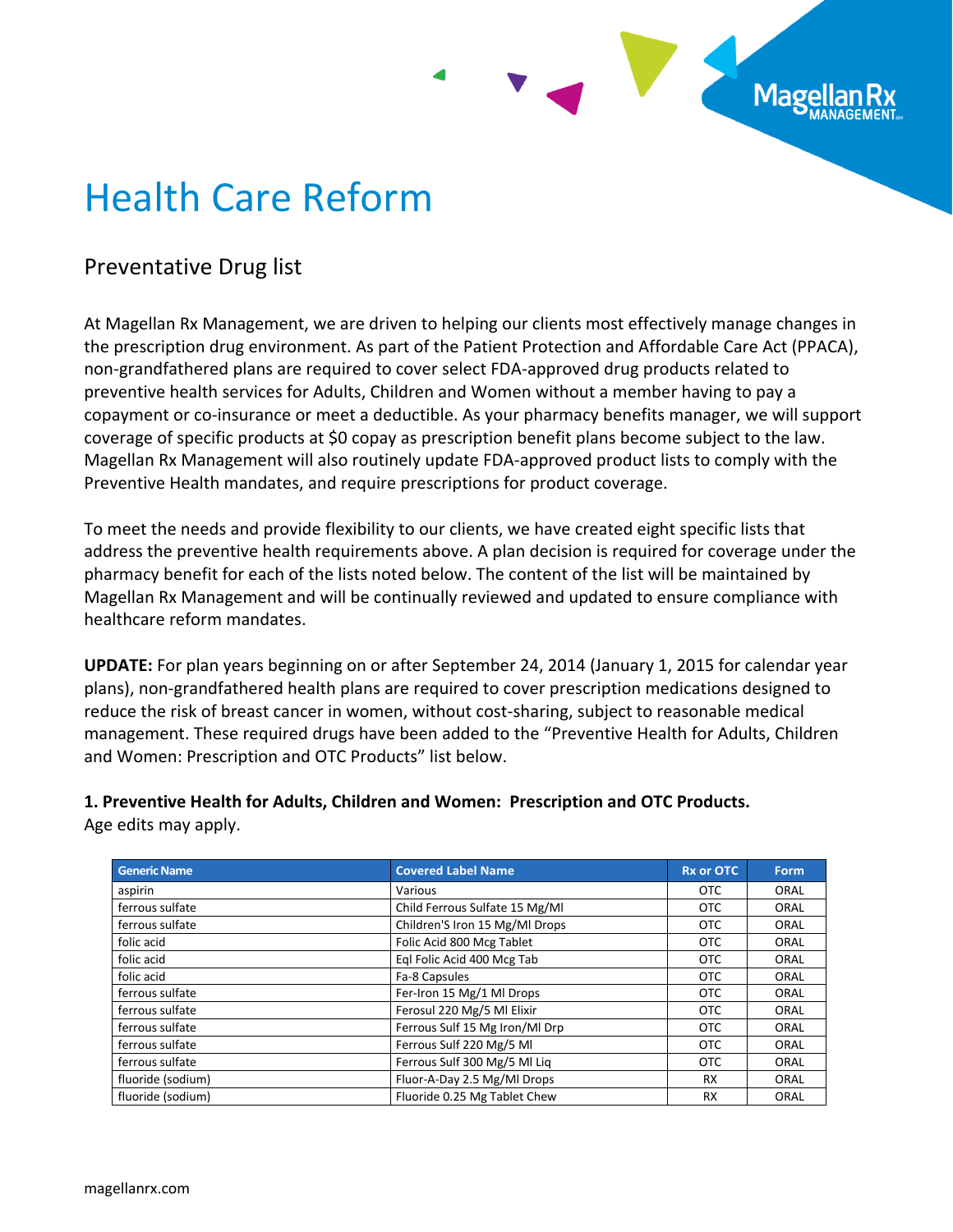| <b>Generic Name</b>                          | <b>Covered Label Name</b>          | <b>Rx or OTC</b> | <b>Form</b> |
|----------------------------------------------|------------------------------------|------------------|-------------|
| fluoride (sodium)                            | Fluoride 0.5 Mg Tablet Chew        | <b>RX</b>        | ORAL        |
| fluoride (sodium)                            | Fluoride 1 Mg Tablet Chewable      | <b>RX</b>        | ORAL        |
| fluoride (sodium)                            | Fluoritab 0.125 Mg/Drp Drops       | <b>RX</b>        | ORAL        |
| fluoride (sodium)                            | Fluoritab 0.5 Mg Tablet Chew       | <b>RX</b>        | ORAL        |
| fluoride (sodium)                            | Fluoritab 1 Mg Tablet Chew         | <b>RX</b>        | ORAL        |
| fluoride (sodium)                            | Flura-Drops 0.25 Mg/Drop           | <b>RX</b>        | ORAL        |
| folic acid                                   | Folic Acid 0.4 Mg Tablet           | <b>OTC</b>       | ORAL        |
| folic acid                                   | Folic Acid 0.8 Mg Tablet           | <b>OTC</b>       | ORAL        |
| folic acid                                   | Folic Acid 20 Mg Capsule           | <b>OTC</b>       | ORAL        |
| folic acid                                   | Folic Acid 400 Mcg                 | <b>OTC</b>       | ORAL        |
| sodium chloride/sodium bicarbonate/potassium | Gavilyte-N Solution                | <b>RX</b>        | ORAL        |
| ferrous sulfate                              | Iron 15 Mg/Ml Drops                | <b>OTC</b>       | ORAL        |
| ferrous sulfate                              | Iron 65 Mg Tablet                  | <b>OTC</b>       | ORAL        |
| fluoride (sodium)                            | Ludent Fluoride 0.25 Mg Tb Chw     | <b>RX</b>        | ORAL        |
| fluoride (sodium)                            | Ludent Fluoride 0.5 Mg Tb Chew     | <b>RX</b>        | ORAL        |
| fluoride (sodium)                            | Ludent Fluoride 1 Mg Tab Chew      | <b>RX</b>        | ORAL        |
| sodium chloride/sodium bicarbonate/potassium | Peg 3350-Electrolyte Solution      | <b>RX</b>        | ORAL        |
| folic acid                                   | Pv Folic Acid 400 Mcg Tablet       | <b>OTC</b>       | ORAL        |
| folic acid                                   | Pv Folic Acid 800 Mcg Tablet       | <b>OTC</b>       | ORAL        |
| folic acid                                   | Ra Folic Acid 0.4 Mg Tablet        | <b>OTC</b>       | ORAL        |
| folic acid                                   | Ra Folic Acid 800 Mcg Tablet       | <b>OTC</b>       | ORAL        |
| folic acid                                   | Sm Folic Acid 0.4 Mg Tablet        | <b>OTC</b>       | ORAL        |
| folic acid                                   | Sm Folic Acid 400 Mcg Tablet       | <b>OTC</b>       | ORAL        |
| fluoride (sodium)                            | Sodium Fluoride 0.5 Mg(1.1 Mg)     | <b>RX</b>        | ORAL        |
| fluoride (sodium)                            | Sodium Fluoride 0.5 Mg/Ml Drop     | <b>RX</b>        | ORAL        |
| fluoride (sodium)                            | Sodium Fluoride 1 Mg (2.2 Mg)      | <b>RX</b>        | ORAL        |
| folic acid                                   | Sv Folic Acid 800 Mcg Tablet       | <b>OTC</b>       | ORAL        |
| sodium chloride/sodium bicarbonate/potassium | <b>Trilyte With Flavor Packets</b> | <b>RX</b>        | ORAL        |

| <b>Generic Name</b>                                            | <b>Covered Label Name</b>                                      | <b>Rx or OTC</b> | <b>Form</b>    |  |  |
|----------------------------------------------------------------|----------------------------------------------------------------|------------------|----------------|--|--|
|                                                                | <b>Bowel Prep Products: Quantity limit and age edits apply</b> |                  |                |  |  |
| peg 3350/mannitol/sodium bicarbonate/citric                    |                                                                |                  |                |  |  |
| acid/sucrose                                                   | Base, Pcca Rapid Dissolve Powd                                 | <b>OTC</b>       | <b>MISCELL</b> |  |  |
| peg 3350/sod sulf/sod bicarb/sod chloride/                     |                                                                |                  |                |  |  |
| potassium chloride                                             | Gavilyte-C Solution                                            | <b>RX</b>        | ORAL           |  |  |
| peg 3350/sod sulf/sod bicarb/sod chloride/                     |                                                                |                  |                |  |  |
| potassium chloride                                             | Gavilyte-G Solution                                            | <b>RX</b>        | ORAL           |  |  |
| peg 3350/sod sulf/sod bicarb/sod chloride/                     |                                                                |                  |                |  |  |
| potassium chloride                                             | Golytely Packet                                                | <b>RX</b>        | ORAL           |  |  |
| <b>Generic Name</b>                                            | <b>Covered Label Name</b>                                      | <b>Rx or OTC</b> | <b>Form</b>    |  |  |
| <b>Bowel Prep Products: Quantity limit and age edits apply</b> |                                                                |                  |                |  |  |
| peg 3350/sodium sulfate/sod chloride/                          |                                                                |                  |                |  |  |
| kcl/ascorbate sod/vit c                                        | Moviprep Powder Packet                                         | <b>RX</b>        | ORAL           |  |  |
| peg 3350/sod sulf/sod bicarb/sod chloride/                     |                                                                |                  |                |  |  |
| potassium chloride                                             | Peg 3350 Electrolyte Soln                                      | <b>RX</b>        | ORAL           |  |  |
| peg 3350/sod sulf/sod bicarb/sod chloride/                     |                                                                |                  |                |  |  |
| potassium chloride                                             | Peg-3350 And Electrolytes Soln                                 | <b>RX</b>        | ORAL           |  |  |
| polyethylene glycol 3350                                       | Polyethylene Glycol 3350 Powd                                  | RX/OTC           | ORAL           |  |  |

| <b>Generic Name</b>                                              | <b>Covered Label Name</b>   | <b>Rx or OTC</b> | Form |
|------------------------------------------------------------------|-----------------------------|------------------|------|
| <b>Risk-Reducing Drugs for Breast Cancer: Gender edits apply</b> |                             |                  |      |
| raloxifene hcl                                                   | Raloxifene Hcl 60 Mg Tablet | <b>RX</b>        | ORAL |
| tamoxifen citrate                                                | Tamoxifen 10 Mg Tablet      | <b>RX</b>        | ORAL |
| tamoxifen citrate                                                | Tamoxifen 20 Mg Tablet      | <b>RX</b>        | ORAL |

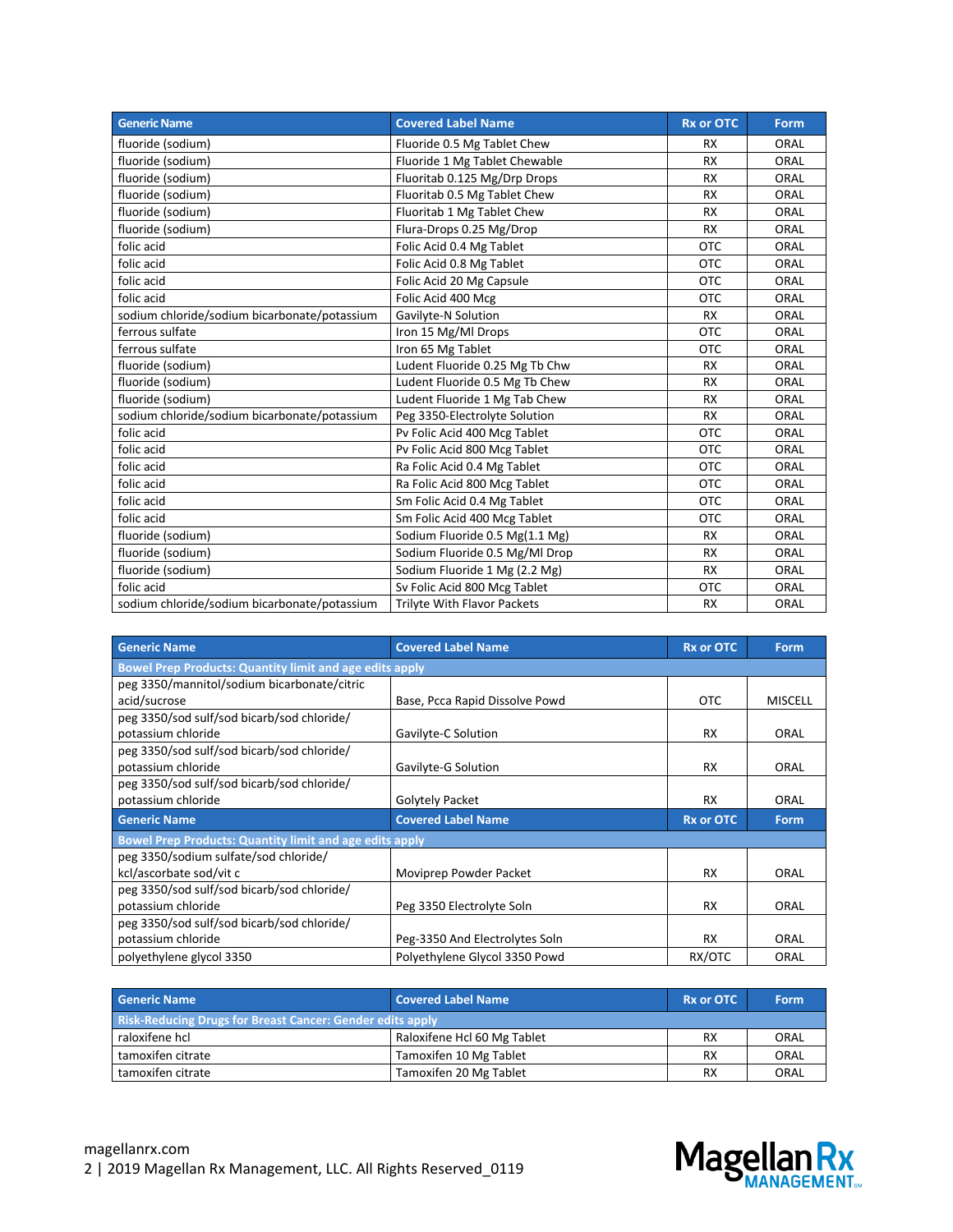| <b>Generic Name</b>                          | <b>Covered Label Name</b>      | <b>Rx or OTC</b> | Form |
|----------------------------------------------|--------------------------------|------------------|------|
| <b>Rx Statins Age Edits: Age edits apply</b> |                                |                  |      |
| atorvastatin calcium                         | Atorvastatin 10 Mg Tablet      | <b>RX</b>        | ORAL |
| atorvastatin calcium                         | Atorvastatin 20 Mg Tablet      | <b>RX</b>        | ORAL |
| lovastatin                                   | Lovastatin 10 Mg Tablet        | <b>RX</b>        | ORAL |
| lovastatin                                   | Lovastatin 20 Mg Tablet        | <b>RX</b>        | ORAL |
| lovastatin                                   | Lovastatin 40 Mg Tablet        | <b>RX</b>        | ORAL |
| pravastatin sodium                           | Pravastatin Sodium 10 Mg Tab   | <b>RX</b>        | ORAL |
| pravastatin sodium                           | Pravastatin Sodium 20 Mg Tab   | <b>RX</b>        | ORAL |
| pravastatin sodium                           | Pravastatin Sodium 40 Mg Tab   | <b>RX</b>        | ORAL |
| pravastatin sodium                           | Pravastatin Sodium 80 Mg Tab   | <b>RX</b>        | ORAL |
| rosuvastatin calcium                         | Rosuvastatin Calcium 10 Mg Tab | <b>RX</b>        | ORAL |
| rosuvastatin calcium                         | Rosuvastatin Calcium 5 Mg Tab  | <b>RX</b>        | ORAL |
| simvastatin                                  | Simvastatin 10 Mg Tablet       | <b>RX</b>        | ORAL |
| simvastatin                                  | Simvastatin 20 Mg Tablet       | <b>RX</b>        | ORAL |
| simvastatin                                  | Simvastatin 40 Mg Tablet       | <b>RX</b>        | ORAL |
| simvastatin                                  | Simvastatin 5 Mg Tablet        | <b>RX</b>        | ORAL |

**2. Preventive Health for Women: Contraceptives\*—Prescription Contraceptive Products (\*Required on or after August 1, 2012).** Gender and Quantity Limits apply. Multi-source brands and select single source brands are not covered.

| <b>Generic Name</b>                             | <b>Covered Label Name</b> | <b>RX/OTC</b><br>(FDB) | Form        |
|-------------------------------------------------|---------------------------|------------------------|-------------|
| <b>Hormonal Contraceptives</b>                  |                           |                        |             |
| levonorgestrel-ethinyl estradiol                | Altavera-28               | <b>RX</b>              | ORAL        |
| norethindrone-ethinyl estradiol                 | Alyacen                   | <b>RX</b>              | ORAL        |
| levonorgestrel/ethinyl estradiol and ethinyl    |                           | <b>RX</b>              | ORAL        |
| estradiol                                       | Amethia                   |                        |             |
| levonorgestrel/ethinyl estradiol and ethinyl    |                           | <b>RX</b>              | ORAL        |
| estradiol                                       | Amethia Lo                |                        |             |
| levonorgestrel-ethinyl estradiol                | Amethyst                  | <b>RX</b>              | ORAL        |
| desogestrel-ethinyl estradiol                   | Apri 28                   | <b>RX</b>              | ORAL        |
| norethindrone-ethinyl estradiol                 | Aranelle 28               | <b>RX</b>              | ORAL        |
| levonorgestrel/ethinyl estradiol and ethinyl    |                           | <b>RX</b>              | <b>ORAL</b> |
| estradiol                                       | Ashlyna                   |                        |             |
| levonorgestrel-ethinyl estradiol                | Aubra-28                  | <b>RX</b>              | ORAL        |
| levonorgestrel-ethinyl estradiol                | Aviane-28                 | <b>RX</b>              | ORAL        |
| desogestrel-ethinyl estradiol/ethinyl estradiol | Azurette 28               | <b>RX</b>              | ORAL        |
| norethindrone-ethinyl estradiol                 | Balziva 28                | <b>RX</b>              | ORAL        |
| desogestrel-ethinyl estradiol/ethinyl estradiol | Bekyree 28                | <b>RX</b>              | ORAL        |
| norethindrone acetate-ethinyl estradiol/ferrous |                           | <b>RX</b>              | ORAL        |
| fumarate                                        | Blisovi 24 Fe             |                        |             |
| norethindrone acetate-ethinyl estradiol/ferrous |                           | <b>RX</b>              | <b>ORAL</b> |
| fumarate                                        | <b>Blisovi Fe</b>         |                        |             |
| norethindrone-ethinyl estradiol                 | Briellyn                  | <b>RX</b>              | ORAL        |
| norethindrone                                   | Camila                    | <b>RX</b>              | ORAL        |
| levonorgestrel/ethinyl estradiol and ethinyl    |                           | <b>RX</b>              | ORAL        |
| estradiol                                       | Camrese                   |                        |             |
| levonorgestrel/ethinyl estradiol and ethinyl    |                           | <b>RX</b>              | <b>ORAL</b> |
| estradiol                                       | Camrese Lo Tablet         |                        |             |
| desogestrel-ethinyl estradiol                   | Caziant                   | <b>RX</b>              | ORAL        |
| levonorgestrel-ethinyl estradiol                | Chateal-28                | <b>RX</b>              | ORAL        |
| norgestrel-ethinyl estradiol                    | Cryselle-28               | <b>RX</b>              | ORAL        |
| norethindrone-ethinyl estradiol                 | Cyclafem                  | <b>RX</b>              | ORAL        |
| desogestrel-ethinyl estradiol                   | Cyred 28 Day              | <b>RX</b>              | ORAL        |
| norethindrone-ethinyl estradiol                 | Dasetta                   | <b>RX</b>              | ORAL        |

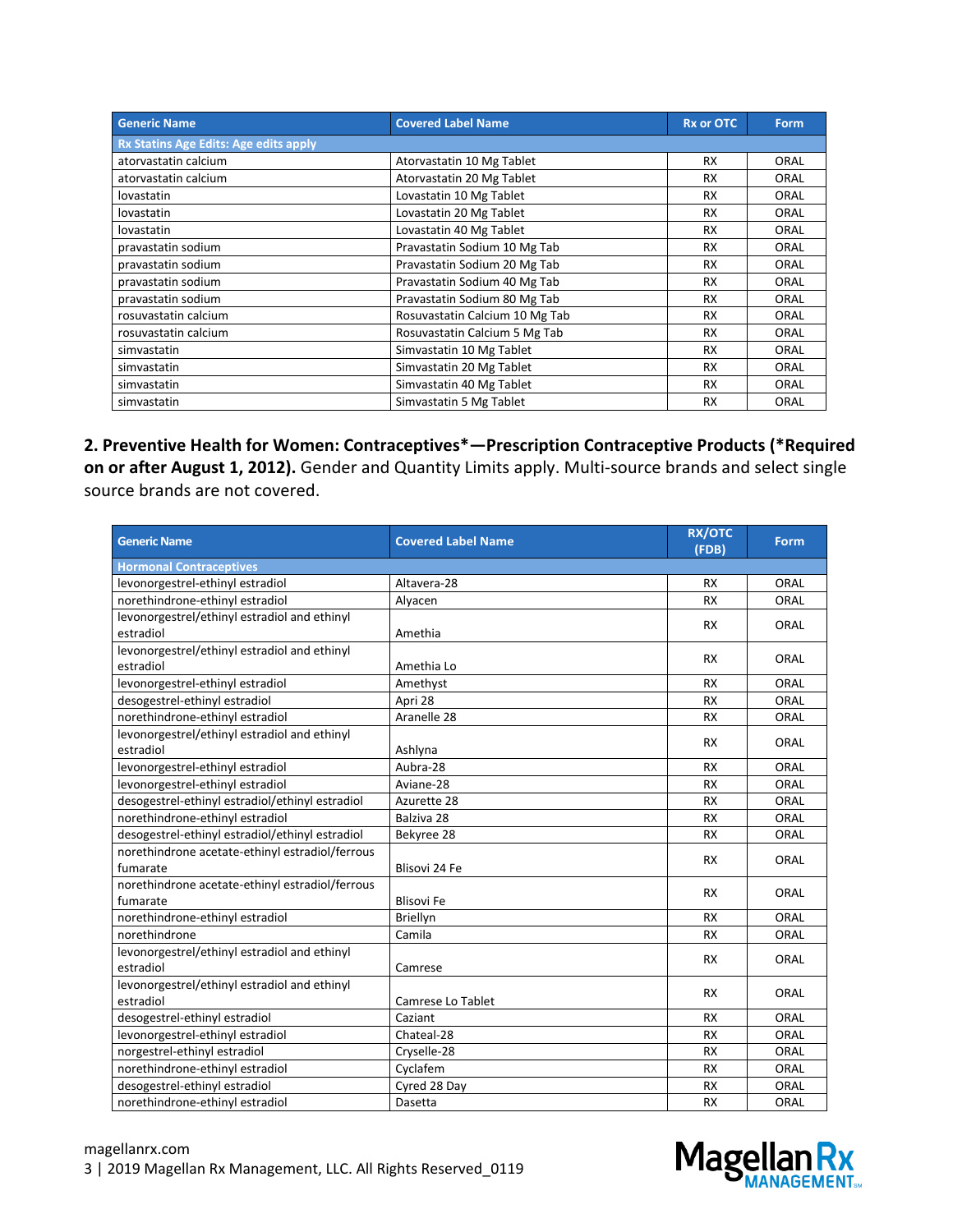| <b>Generic Name</b>                              | <b>Covered Label Name</b>      | <b>RX/OTC</b><br>(FDB) | <b>Form</b> |
|--------------------------------------------------|--------------------------------|------------------------|-------------|
| <b>Hormonal Contraceptives</b>                   |                                |                        |             |
| levonorgestrel/ethinyl estradiol and ethinyl     |                                | RX                     | ORAL        |
| estradiol                                        | Daysee                         |                        |             |
| norethindrone                                    | Deblitane                      | <b>RX</b>              | ORAL        |
| levonorgestrel-ethinyl estradiol                 | Delyla-28                      | <b>RX</b>              | ORAL        |
| medroxyprogesterone acetate                      | Depo-Subq Provera              | <b>RX</b>              | INJ         |
| desogestrel-ethinyl estradiol                    | Desogest-Eth Estra             | RX                     | ORAL        |
| desogestrel-ethinyl estradiol                    | Desogestrel-Ethinyl Estrad     | <b>RX</b>              | ORAL        |
| desogestrel-ethinyl estradiol/ethinyl estradiol  | Desogestr-Eth Estrad Eth Estra | <b>RX</b>              | ORAL        |
| drospirenone/ethinyl estradiol/levomefolate      |                                |                        |             |
| calcium                                          | Drosp-Ee-Levomef               | RX                     | ORAL        |
| ethinyl estradiol/drospirenone                   | Drospirenone-Ee                | RX                     | ORAL        |
| norgestrel-ethinyl estradiol                     | Elinest-28                     | <b>RX</b>              | ORAL        |
| ulipristal acetate                               | Ella                           | <b>RX</b>              | ORAL        |
| desogestrel-ethinyl estradiol                    | Emoquette 28                   | <b>RX</b>              | ORAL        |
| levonorgestrel-ethinyl estradiol                 | Enpresse-28                    | RX                     | ORAL        |
| desogestrel-ethinyl estradiol                    | Enskyce 28                     | <b>RX</b>              | ORAL        |
| norethindrone                                    | Errin                          | <b>RX</b>              | ORAL        |
| norgestimate-ethinyl estradiol                   | Estarylla                      | <b>RX</b>              | ORAL        |
| ethynodiol diacetate-ethinyl estradiol           | Ethynodiol-Eth Estra           | <b>RX</b>              | ORAL        |
| levonorgestrel-ethinyl estradiol                 | Falmina-28                     | <b>RX</b>              | ORAL        |
| levonorgestrel/ethinyl estradiol and ethinyl     |                                |                        |             |
| estradiol                                        | Fayosim                        | RX                     | ORAL        |
| norgestimate-ethinyl estradiol                   | Femynor 28                     | RX                     | ORAL        |
| ethinyl estradiol/drospirenone                   | Gianvi                         | <b>RX</b>              | ORAL        |
| norethindrone-ethinyl estradiol                  | Gildagia                       | RX                     | ORAL        |
| norethindrone acetate-ethinyl estradiol          | Gildess                        | RX                     | ORAL        |
| norethindrone acetate-ethinyl estradiol/ferrous  |                                |                        |             |
| fumarate                                         | Gildess 24 Fe                  | <b>RX</b>              | ORAL        |
| norethindrone                                    | Heather                        | RX                     | ORAL        |
| levonorgestrel-ethinyl estradiol                 | Introvale                      | <b>RX</b>              | ORAL        |
| desogestrel-ethinyl estradiol                    | Isibloom 28                    | <b>RX</b>              | ORAL        |
| norethindrone                                    | Jencycla                       | <b>RX</b>              | ORAL        |
| norethindrone acetate-ethinyl estradiol          | Jinteli                        | <b>RX</b>              | ORAL        |
| levonorgestrel-ethinyl estradiol                 | Jolessa                        | <b>RX</b>              | ORAL        |
| norethindrone                                    | Jolivette                      | <b>RX</b>              | ORAL        |
| desogestrel-ethinyl estradiol                    | Juleber 28                     | <b>RX</b>              | ORAL        |
| norethindrone acetate-ethinyl estradiol          | Junel                          | RX                     | ORAL        |
| norethindrone acetate-ethinyl estradiol/ferrous  |                                |                        |             |
| fumarate                                         | Junel Fe                       | RX                     | ORAL        |
| norethindrone acetate-ethinyl estradiol/ferrous  |                                |                        |             |
| fumarate                                         | Junel Fe 24                    | RX                     | ORAL        |
| norethindrone-ethinyl estradiol/ferrous fumarate | Kaitlib Fe Chewable            | RX                     | ORAL        |
| desogestrel-ethinyl estradiol/ethinyl estradiol  | Kariva 28                      | <b>RX</b>              | ORAL        |
| ethynodiol diacetate-ethinyl estradiol           | Kelnor 28                      | RX                     | ORAL        |
| desogestrel-ethinyl estradiol/ethinyl estradiol  | Kimidess 28                    | <b>RX</b>              | ORAL        |
| levonorgestrel-ethinyl estradiol                 | Kurvelo                        | RX                     | ORAL        |
| norethindrone acetate-ethinyl estradiol          | Larin                          | RX                     | ORAL        |
| norethindrone acetate-ethinyl estradiol/ferrous  |                                |                        |             |
| fumarate                                         | Larin 24 Fe                    | RX                     | ORAL        |
| levonorgestrel-ethinyl estradiol                 | Larissia-28                    | RX                     | ORAL        |
| norethindrone-ethinyl estradiol/ferrous fumarate | Layolis Fe Chewable            | RX                     | ORAL        |
| norethindrone-ethinyl estradiol                  | Leena 28                       |                        |             |
|                                                  |                                | RX                     | ORAL        |
| levonorgestrel-ethinyl estradiol                 | Lessina-28                     | <b>RX</b>              | ORAL        |
| levonorgestrel-ethinyl estradiol                 | Levonest-28                    | RX                     | ORAL        |
| levonorgestrel/ethinyl estradiol and ethinyl     |                                | RX                     | ORAL        |
| estradiol                                        | Levono-E Estrad                |                        |             |

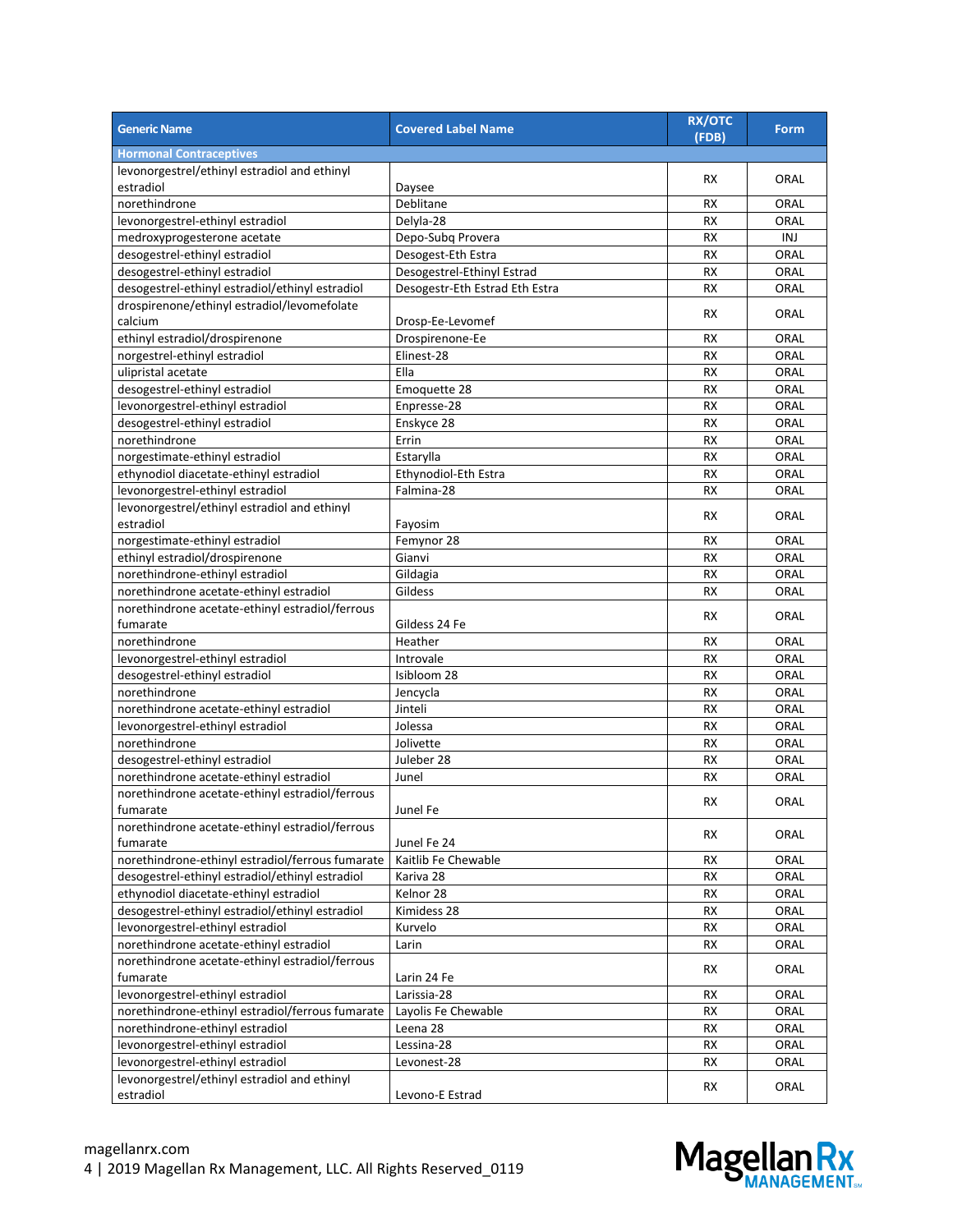| <b>Generic Name</b>                              | <b>Covered Label Name</b>     | <b>RX/OTC</b><br>(FDB) | <b>Form</b> |
|--------------------------------------------------|-------------------------------|------------------------|-------------|
| <b>Hormonal Contraceptives</b>                   |                               |                        |             |
| levonorgestrel-ethinyl estradiol                 | Levonor-Eth Estra             | RX                     | ORAL        |
| levonorgestrel-ethinyl estradiol                 | Levonor-Eth Estrad Triphasic  | <b>RX</b>              | ORAL        |
| levonorgestrel/ethinyl estradiol and ethinyl     |                               | <b>RX</b>              | ORAL        |
| estradiol                                        | Levonorg                      |                        |             |
| levonorgestrel-ethinyl estradiol                 | Levora-28                     | <b>RX</b>              | ORAL        |
| levonorgestrel-ethinyl estradiol                 | Lillow-28                     | <b>RX</b>              | ORAL        |
| norethindrone acetate-ethinyl estradiol/ferrous  |                               |                        |             |
| fumarate                                         | Lo Loestrin Fe                | RX                     | ORAL        |
| norethindrone acetate-ethinyl estradiol/ferrous  |                               | <b>RX</b>              |             |
| fumarate                                         | Lomedia 24 Fe                 |                        | ORAL        |
| ethinyl estradiol/drospirenone                   | Loryna                        | RX                     | ORAL        |
| norgestrel-ethinyl estradiol                     | Low-Ogestrel-28               | <b>RX</b>              | ORAL        |
| levonorgestrel-ethinyl estradiol                 | Lutera-28                     | <b>RX</b>              | ORAL        |
| norethindrone                                    | Lyza                          | <b>RX</b>              | ORAL        |
| levonorgestrel-ethinyl estradiol                 | Marlissa-28                   | <b>RX</b>              | ORAL        |
| medroxyprogesterone acetate                      | Medroxyprogesterone 150 Mg/Ml | <b>RX</b>              | INJ         |
| norethindrone acetate-ethinyl estradiol/ferrous  |                               |                        |             |
| fumarate                                         | Melodetta 24 Fe Chewable      | RX                     | ORAL        |
| norethindrone acetate-ethinyl estradiol/ferrous  |                               |                        |             |
| fumarate                                         | Mibelas 24 Fe Chewable        | RX                     | ORAL        |
| norethindrone acetate-ethinyl estradiol          | Microgestin                   | <b>RX</b>              | ORAL        |
| norethindrone acetate-ethinyl estradiol/ferrous  |                               |                        |             |
| fumarate                                         | Microgestin 24 Fe             | <b>RX</b>              | ORAL        |
| norethindrone acetate-ethinyl estradiol/ferrous  |                               |                        |             |
| fumarate                                         | Microgestin Fe                | RX                     | ORAL        |
| norgestimate-ethinyl estradiol                   | Mono-Linyah 28                | RX                     | ORAL        |
| norgestimate-ethinyl estradiol                   | Mononessa 28                  | <b>RX</b>              | ORAL        |
| levonorgestrel-ethinyl estradiol                 | Myzilra-28                    | <b>RX</b>              | ORAL        |
| norethindrone-ethinyl estradiol                  | Necon                         | <b>RX</b>              | ORAL        |
| ethinyl estradiol/drospirenone                   | Nikki                         | <b>RX</b>              | ORAL        |
| norethindrone                                    | Nora-Be                       | <b>RX</b>              | ORAL        |
| norethindrone-ethinyl estradiol/ferrous fumarate | Noret-Estr-Fe                 | RX                     | ORAL        |
| norethindrone acetate-ethinyl estradiol/ferrous  |                               |                        |             |
| fumarate                                         | Noreth-Estrad-Fe              | RX                     | ORAL        |
| norethindrone acetate-ethinyl estradiol/ferrous  |                               |                        |             |
| fumarate                                         | Noreth-Estrad-Fe              | RX                     | ORAL        |
| norethindrone acetate-ethinyl estradiol          | Norethind-Eth Estrad          | RX                     | ORAL        |
| norethindrone                                    | Norethindrone                 | <b>RX</b>              | ORAL        |
| norethindrone-ethinyl estradiol/ferrous fumarate | Norethin-Estra-Fe             | <b>RX</b>              | ORAL        |
|                                                  |                               |                        |             |
| norethindrone acetate-ethinyl estradiol          | Norethin-Eth Estrad           | RX                     | ORAL        |
| norgestimate-ethinyl estradiol                   | Norg-Ee                       | RX                     | ORAL        |
| norgestimate-ethinyl estradiol                   | Norg-Ethin Estra              | <b>RX</b>              | ORAL        |
| norethindrone-mestranol                          | Norinyl                       | <b>RX</b>              | ORAL        |
| norethindrone                                    | Norlyda                       | RX                     | ORAL        |
| norethindrone                                    | Norlyroc                      | <b>RX</b>              | ORAL        |
| norethindrone-ethinyl estradiol                  | Nortrel                       | RX                     | ORAL        |
| ethinyl estradiol/drospirenone                   | Ocella                        | RX                     | ORAL        |
| norgestrel-ethinyl estradiol                     | Ogestrel                      | RX                     | ORAL        |
| levonorgestrel-ethinyl estradiol                 | Orsythia-28                   | <b>RX</b>              | ORAL        |
| norethindrone-ethinyl estradiol                  | Philith                       | RX                     | ORAL        |
| desogestrel-ethinyl estradiol/ethinyl estradiol  | Pimtrea 28                    | RX                     | ORAL        |
| norethindrone-ethinyl estradiol                  | Pirmella                      | RX                     | ORAL        |
| levonorgestrel-ethinyl estradiol                 | Portia-28                     | RX                     | ORAL        |
| norgestimate-ethinyl estradiol                   | Previfem                      | <b>RX</b>              | ORAL        |
| levonorgestrel-ethinyl estradiol                 | Quasense                      | RX                     | ORAL        |
| drospirenone/ethinyl estradiol/levomefolate      |                               | RX                     | ORAL        |
| calcium                                          | Rajani 28                     |                        |             |

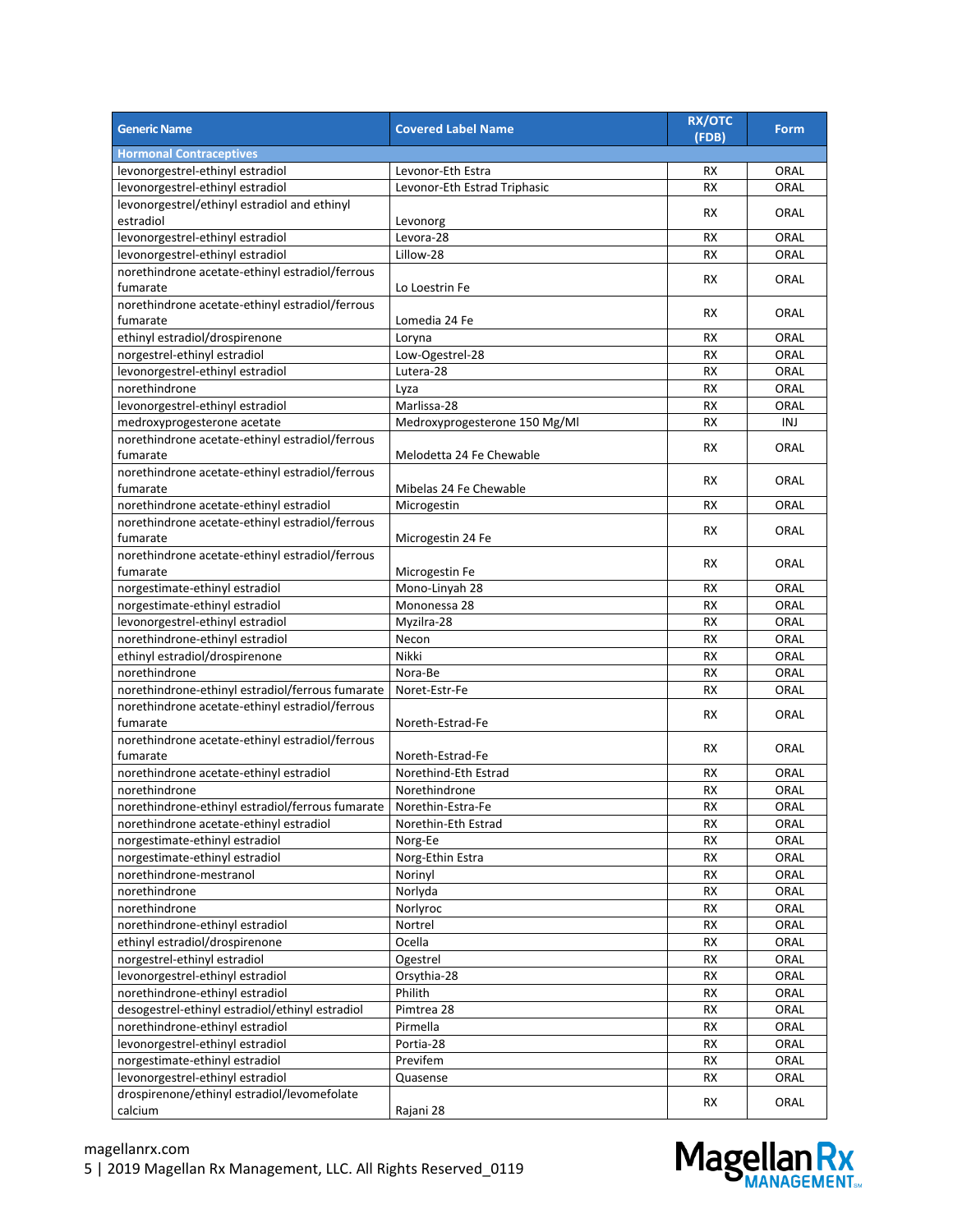| <b>Generic Name</b>                              | <b>Covered Label Name</b> | <b>RX/OTC</b><br>(FDB) | <b>Form</b> |
|--------------------------------------------------|---------------------------|------------------------|-------------|
| <b>Hormonal Contraceptives</b>                   |                           |                        |             |
| desogestrel-ethinyl estradiol                    | Reclipsen 28              | <b>RX</b>              | ORAL        |
| levonorgestrel/ethinyl estradiol and ethinyl     |                           | <b>RX</b>              | ORAL        |
| estradiol                                        | Rivelsa                   |                        |             |
| levonorgestrel-ethinyl estradiol                 | Setlakin                  | <b>RX</b>              | ORAL        |
| norethindrone                                    | Sharobel                  | <b>RX</b>              | ORAL        |
| norgestimate-ethinyl estradiol                   | Sprintec 28               | <b>RX</b>              | ORAL        |
| levonorgestrel-ethinyl estradiol                 | Sronyx                    | <b>RX</b>              | ORAL        |
| ethinyl estradiol/drospirenone                   | Syeda 28                  | <b>RX</b>              | ORAL        |
| norethindrone acetate-ethinyl estradiol/ferrous  |                           | <b>RX</b>              | <b>ORAL</b> |
| fumarate                                         | Tarina Fe                 |                        |             |
| norethindrone acetate-ethinyl estradiol/ferrous  |                           | <b>RX</b>              | <b>ORAL</b> |
| fumarate                                         | Taytulla                  |                        |             |
| norethindrone acetate-ethinyl estradiol/ferrous  |                           | <b>RX</b>              | <b>ORAL</b> |
| fumarate                                         | Tilia Fe 28               |                        |             |
| norgestimate-ethinyl estradiol                   | Tri Femynor 28            | <b>RX</b>              | ORAL        |
| norgestimate-ethinyl estradiol                   | Tri-Estarylla             | <b>RX</b>              | ORAL        |
| norethindrone acetate-ethinyl estradiol/ferrous  |                           | <b>RX</b>              | ORAL        |
| fumarate                                         | Tri-Legest Fe-28          |                        |             |
| norgestimate-ethinyl estradiol                   | Tri-Linyah                | <b>RX</b>              | ORAL        |
| norgestimate-ethinyl estradiol                   | Tri-Lo-Estarylla          | <b>RX</b>              | ORAL        |
| norgestimate-ethinyl estradiol                   | Tri-Lo-Marzia             | <b>RX</b>              | <b>ORAL</b> |
| norgestimate-ethinyl estradiol                   | Tri-Lo-Sprintec           | RX                     | ORAL        |
| norgestimate-ethinyl estradiol                   | Trinessa Lo               | <b>RX</b>              | ORAL        |
| norgestimate-ethinyl estradiol                   | Trinessa                  | <b>RX</b>              | ORAL        |
| norgestimate-ethinyl estradiol                   | Tri-Previfem              | <b>RX</b>              | ORAL        |
| norgestimate-ethinyl estradiol                   | Tri-Sprintec              | <b>RX</b>              | ORAL        |
| levonorgestrel-ethinyl estradiol                 | Trivora-28                | RX                     | ORAL        |
| desogestrel-ethinyl estradiol                    | Velivet 28                | <b>RX</b>              | ORAL        |
| ethinyl estradiol/drospirenone                   | Vestura                   | <b>RX</b>              | ORAL        |
| levonorgestrel-ethinyl estradiol                 | Vienva-28                 | <b>RX</b>              | <b>ORAL</b> |
| desogestrel-ethinyl estradiol/ethinyl estradiol  | Viorele 28                | RX                     | ORAL        |
| norethindrone-ethinyl estradiol                  | Vyfemla 28                | <b>RX</b>              | ORAL        |
| norethindrone-ethinyl estradiol                  | Wera                      | <b>RX</b>              | ORAL        |
| norethindrone-ethinyl estradiol/ferrous fumarate | Wymzya Fe Chewable        | <b>RX</b>              | ORAL        |
| ethinyl estradiol/drospirenone                   | Zarah                     | <b>RX</b>              | ORAL        |
| norethindrone-ethinyl estradiol                  | Zenchent                  | RX                     | ORAL        |
| norethindrone-ethinyl estradiol/ferrous fumarate | Zenchent Fe Chewable      | <b>RX</b>              | <b>ORAL</b> |
| norethindrone-ethinyl estradiol/ferrous fumarate | Zeosa Chewable            | <b>RX</b>              | ORAL        |
| ethynodiol diacetate-ethinyl estradiol           | Zovia                     | <b>RX</b>              | <b>ORAL</b> |

| <b>Generic Name</b>  | <b>Covered Label Name</b> | <b>RX/OTC</b><br>(FDB) | <b>Form</b> |
|----------------------|---------------------------|------------------------|-------------|
| <b>Cervical Caps</b> |                           |                        |             |
| cervical cap         | Femcap 22 Mm Cervical Cap | <b>RX</b>              | VAGINAL     |

| <b>Generic Name</b>   | <b>Covered Label Name</b> | <b>RX/OTC</b><br>(FDB) | Form    |
|-----------------------|---------------------------|------------------------|---------|
| <b>Diaphragms</b>     |                           |                        |         |
| diaphragms, wide seal | Wide Seal Diaphragm       | <b>RX</b>              | VAGINAL |

| <b>Generic Name</b>              | <b>Covered Label Name</b> | <b>RX/OTC</b><br>(FDB) | <b>Form</b> |
|----------------------------------|---------------------------|------------------------|-------------|
| <b>Other</b>                     |                           |                        |             |
| etonogestrel/ethinyl estradiol   | Nuvaring Vaginal Ring     | <b>RX</b>              | <b>RNG</b>  |
| norelgestromin/ethinyl estradiol | Xulane Patch              | <b>RX</b>              | TRANSDERM   |

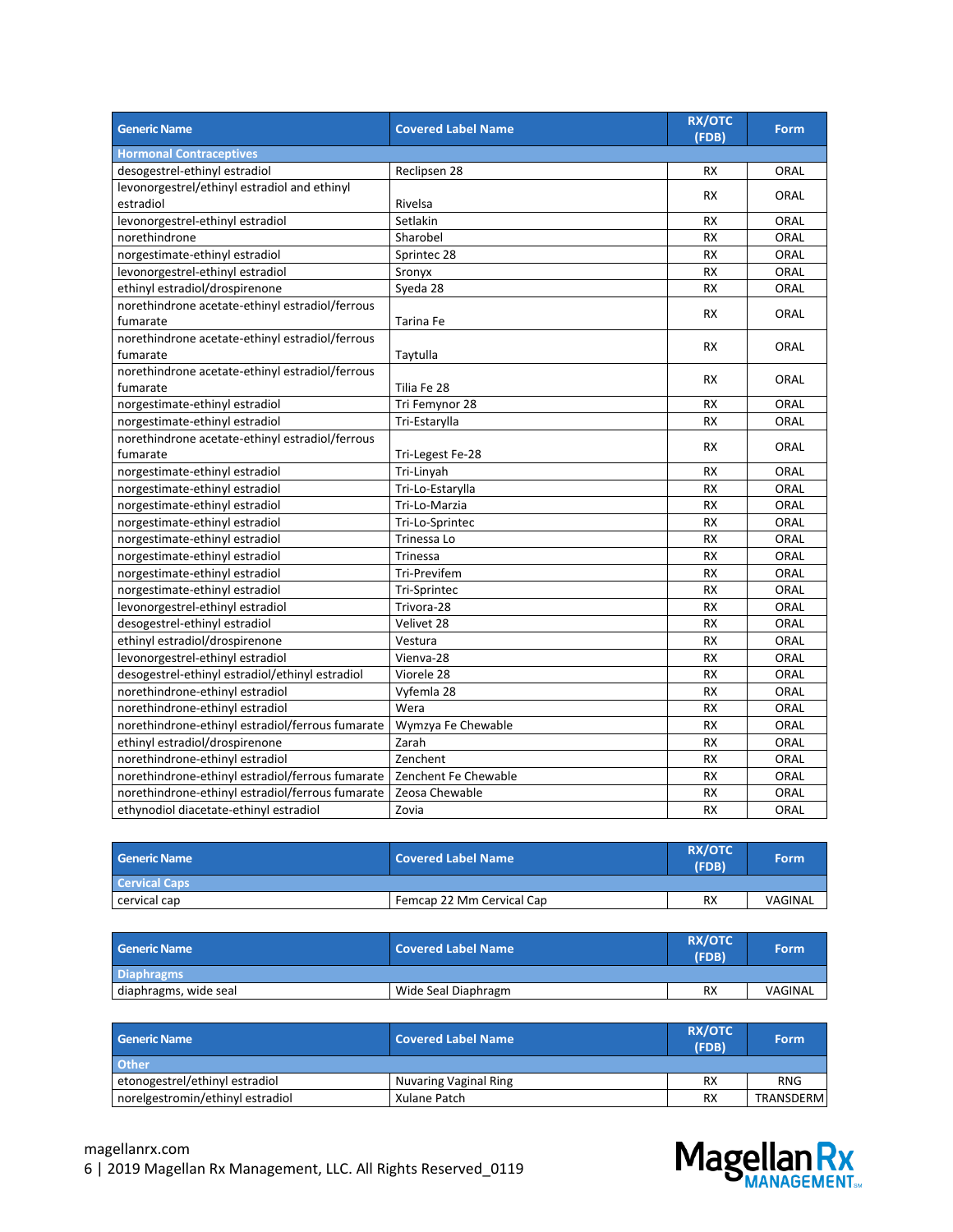#### **3. Preventive Health for Women: Contraceptives—OTCs: Condoms and Spermicides.** Quantity Limits apply.

| <b>Generic Name</b> | <b>Covered Label Name</b>      | <b>RX/OTC</b><br>(FDB) | Form |
|---------------------|--------------------------------|------------------------|------|
| levonorgestrel      | Aftera 1.5 Mg Tablet           | <b>OTC</b>             | ORAL |
| levonorgestrel      | Econtra Ez 1.5 Mg Tablet       | <b>OTC</b>             | ORAL |
| levonorgestrel      | Fallback Solo 1.5 Mg Tablet    | <b>OTC</b>             | ORAL |
| levonorgestrel      | Levonorgestrel 1.5 Mg Tablet   | RX/OTC                 | ORAL |
| levonorgestrel      | My Way 1.5 Mg Tablet           | <b>OTC</b>             | ORAL |
| levonorgestrel      | Next Choice One Dose 1.5 Mg Tb | <b>OTC</b>             | ORAL |
| levonorgestrel      | Opcicon One-Step 1.5 Mg Tablet | <b>OTC</b>             | ORAL |
| levonorgestrel      | Option 2 1.5 Mg Tablet         | <b>OTC</b>             | ORAL |
| levonorgestrel      | React 1.5 Mg Tablet            | <b>OTC</b>             | ORAL |

| <b>Generic Name</b>            | <b>Covered Label Name</b>         | <b>RX/OTC</b><br>(FDB) | <b>Form</b>    |
|--------------------------------|-----------------------------------|------------------------|----------------|
| <b>Condoms</b>                 |                                   |                        |                |
| condoms, latex, lubricated     | Aimsco Latex Condom               | <b>OTC</b>             | <b>MISCELL</b> |
| condoms, latex, lubricated     | Condoms Lubricated                | <b>OTC</b>             | <b>MISCELL</b> |
| condoms, non-latex, lubricated | Durex Avanti Real Feel Condom     | <b>OTC</b>             | <b>MISCELL</b> |
| condoms, latex, lubricated     | Fantasy Condom                    | <b>OTC</b>             | <b>MISCELL</b> |
| condoms, female                | Fc2 Female Condom                 | <b>OTC</b>             | <b>MISCELL</b> |
| nonoxynol 9                    | Gynol Ii 3% Gel                   | <b>OTC</b>             | Insert         |
| condoms, latex, non-lubricated | Kimono Condoms                    | <b>OTC</b>             | <b>MISCELL</b> |
| nonoxynol 9                    | <b>Today Contraceptive Sponge</b> | <b>OTC</b>             | Insert         |
| condoms, latex, lubricated     | <b>Trustex Condom</b>             | <b>OTC</b>             | <b>MISCELL</b> |

| <b>Generic Name</b> | Covered Label Name     | <b>RX/OTC</b><br>(FDB) | <b>Form</b> |
|---------------------|------------------------|------------------------|-------------|
| <b>Spermicides</b>  |                        |                        |             |
| nonoxynol 9         | Vcf Contraceptive Film | <b>OTC</b>             | Insert      |
| nonoxynol 9         | Vcf Contraceptive Foam | <b>OTC</b>             | Insert      |

#### **4. Preventive Health for Women: Contraceptives—Medical Drug Products: Implants and IUDs.**

Gender Edits and Quantity Limits apply.

| Generic Name   | <b>Covered Label Name</b> | <b>RX/OTC</b><br>(FDB) | Form              |
|----------------|---------------------------|------------------------|-------------------|
| <b>IUDS</b>    |                           |                        |                   |
| levonorgestrel | Kyleena 19.5 Mg System    | <b>RX</b>              | <b>INTRAUTERI</b> |
| levonorgestrel | Mirena System             | <b>RX</b>              | <b>INTRAUTERI</b> |
| copper         | Paragard T 380-A lud      | <b>RX</b>              | <b>INTRAUTERI</b> |
| levonorgestrel | Skyla System              | <b>RX</b>              | <b>INTRAUTERI</b> |

| <b>Generic Name</b> | Covered Label Name      | <b>RX/OTC</b><br>(FDB) | Form |
|---------------------|-------------------------|------------------------|------|
| Implants            |                         |                        |      |
| etonogestrel        | Nexplanon 68 Mg Implant | <b>RX</b>              | INJ  |

#### **5. Preventive Health for Adults, and Children: Vaccines**. Gender Edits and Age Edits may apply.

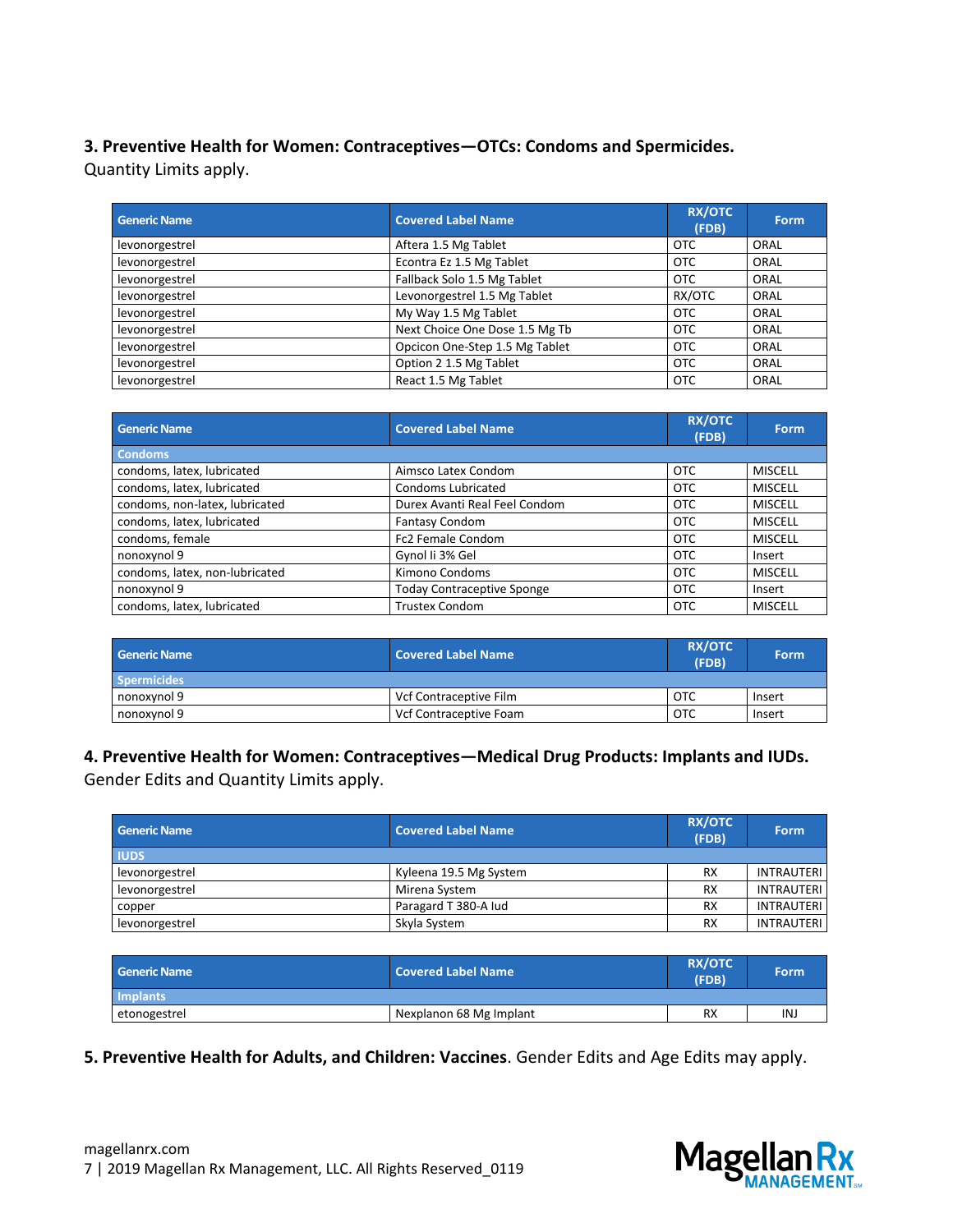| <b>Generic Name</b>                                             | <b>Covered Label Name</b>         | <b>RX/OTC</b><br>(FDB) | <b>Form</b>      |
|-----------------------------------------------------------------|-----------------------------------|------------------------|------------------|
| diphtheria, pertussis (acellular), tetanus vaccine/pf           | Adacel Tdap                       | <b>RX</b>              | <b>INTRAMUSC</b> |
| influenza virus vaccine trivalent /pf                           | Afluria                           | <b>RX</b>              | <b>INTRAMUSC</b> |
| influenza virus vaccine quadrivalent/pf                         | Afluria Quad                      | <b>RX</b>              | <b>INTRAMUSC</b> |
| diphtheria, pertussis (acellular), tetanus vaccine              | <b>Boostrix Tdap Vaccine</b>      | <b>RX</b>              | <b>INTRAMUSC</b> |
| human papillomavirus vaccine, bivalent/pf                       | Cervarix Vaccine Syringe          | <b>RX</b>              | <b>INTRAMUSC</b> |
| diphtheria, pertussis (acell), tetanus pediatric<br>vaccine/pf  | Daptacel Dtap Vaccine             | <b>RX</b>              | <b>INTRAMUSC</b> |
| hepatitis b virus vaccine recombinant/pf                        | Engerix-B                         | <b>RX</b>              | <b>INTRAMUSC</b> |
| influenza virus vaccine quadrival /pf                           | Ez Flu(Fluzon Quad Ped)           | <b>RX</b>              | <b>INTRAMUSC</b> |
| influenza virus vaccine trivalent/pf                            | Ez Flu (Afluria)                  | <b>RX</b>              | <b>INTRAMUSC</b> |
| influenza virus vaccine trival/pf                               | Ez Flu (Fluvirin)                 | <b>RX</b>              | <b>INTRAMUSC</b> |
| influenza vaccine tvs /adjuvant mf59c.1/pf                      | Fluad                             | <b>RX</b>              | <b>INTRAMUSC</b> |
| influenza virus vaccine quadval split/pf                        | <b>Fluarix Quad</b>               | <b>RX</b>              | <b>INTRAMUSC</b> |
| influenza virus vaccine tv rcmb/pf                              | Flublok                           | <b>RX</b>              | <b>INTRAMUSC</b> |
| flu vaccine qs cell derived/pf                                  | Flucelvax Quad                    | <b>RX</b>              | <b>INTRAMUSC</b> |
| influenza virus vaccine qvalsplit                               | <b>Flulaval Quad</b>              | <b>RX</b>              | <b>INTRAMUSC</b> |
| influenza virus vaccine trival/pf                               | Fluvirin                          | <b>RX</b>              | <b>INTRAMUSC</b> |
| influenza virus vaccine trival split /pf                        | Fluzone High-Dose                 | <b>RX</b>              | <b>INTRAMUSC</b> |
| influenza virus vaccine quadrivalent /pf                        | Fluzone Intraderm Quad            | <b>RX</b>              | <b>INTRADERM</b> |
| influenza virus vaccine quadval split /pf                       | <b>Fluzone Quad</b>               | <b>RX</b>              | <b>INTRAMUSC</b> |
| human papillomavirus vaccine, quadrivalent/pf                   | Gardasil                          | <b>RX</b>              | <b>INTRAMUSC</b> |
| hepatitis a virus vaccine/pf                                    | Havrix                            | <b>RX</b>              | <b>INTRAMUSC</b> |
| meningococcalvaccine a,c,y,w-135,diphtheria<br>toxoid conj/pf   | Menactra Vial                     | <b>RX</b>              | <b>INTRAMUSC</b> |
| meningococcal vac a,c,y,w-135                                   | Menomune-A-C-Y-W-135              | <b>RX</b>              | SUB-Q            |
| meningococcalvaccine a,c,y,w-135,diphtheria<br>toxoid conj/pf   | Menveo A-C-Y-W-135-Dip            | <b>RX</b>              | <b>INTRAMUSC</b> |
| measles, mumps, and rubella vaccine live/pf                     | M-M-R li Vaccine                  | <b>RX</b>              | SUB-Q            |
| pneumococcal 23-valent polysaccharide vaccine                   | Pneumovax 23                      | <b>RX</b>              | <b>INJECTION</b> |
| pneumococcal 13-valent conjugate vaccine<br>(diphtheria crm)/pf | Prevnar 13                        | <b>RX</b>              | <b>INTRAMUSC</b> |
| tetanus and diphtheria toxoids, adsorbed, adult/pf Tenivac      |                                   | <b>RX</b>              | <b>INTRAMUSC</b> |
| tetanus and diphtheria toxoids, adult                           | <b>Tetanus Diphtheria Toxoids</b> | <b>RX</b>              | <b>INTRAMUSC</b> |
| hepatitis a virus and hepatitis b virus vaccine/pf              | Twinrix                           | <b>RX</b>              | <b>INTRAMUSC</b> |
| hepatitis a virus vaccine/pf                                    | Vaqta                             | <b>RX</b>              | <b>INTRAMUSC</b> |
| varicella-zoster virus glycoprotein e,rec/as01b<br>adjuvant/pf  | Shingrix                          | Rx                     | SUB-Q            |
| varicella virus vaccine live/pf                                 | Varivax                           | <b>RX</b>              | SUB-Q            |
| zoster vaccine live/pf                                          | Zostavax                          | <b>RX</b>              | SUB-Q            |

#### **6. Preventive Health for Adults: Smoking Cessation (Prescription and OTC**). Age Edits and Quantity Limits apply.

| <b>Generic Name</b>  | <b>Covered Label Name</b>         | <b>RX/OTC</b><br>(FDB) | Form         |
|----------------------|-----------------------------------|------------------------|--------------|
| bupropion hcl        | Buproban 150 Mg Tablet            | <b>RX</b>              | ORAL         |
| bupropion hcl        | Bupropion Hcl Sr 150 Mg Tablet    | <b>RX</b>              | ORAL         |
| varenicline tartrate | Chantix 0.5 Mg Tablet             | <b>RX</b>              | ORAL         |
| varenicline tartrate | Chantix 1 Mg Cont Month Box       | <b>RX</b>              | ORAL         |
| varenicline tartrate | Chantix 1 Mg Tablet               | <b>RX</b>              | ORAL         |
| varenicline tartrate | <b>Chantix Starting Month Box</b> | <b>RX</b>              | ORAL         |
| nicotine             | Nicotine Patch                    | <b>OTC</b>             | <b>PATCH</b> |
| nicotine polacrilex  | Nicotine Gum                      | <b>OTC</b>             | ORAL         |
| nicotine polacrilex  | Nicotine Lozenge                  | <b>OTC</b>             | ORAL         |
| nicotine polacrilex  | Nicotine Mini Lozenge             | <b>OTC</b>             | ORAL         |
| nicotine             | Nicotine Transdermal System       | <b>OTC</b>             | <b>PATCH</b> |